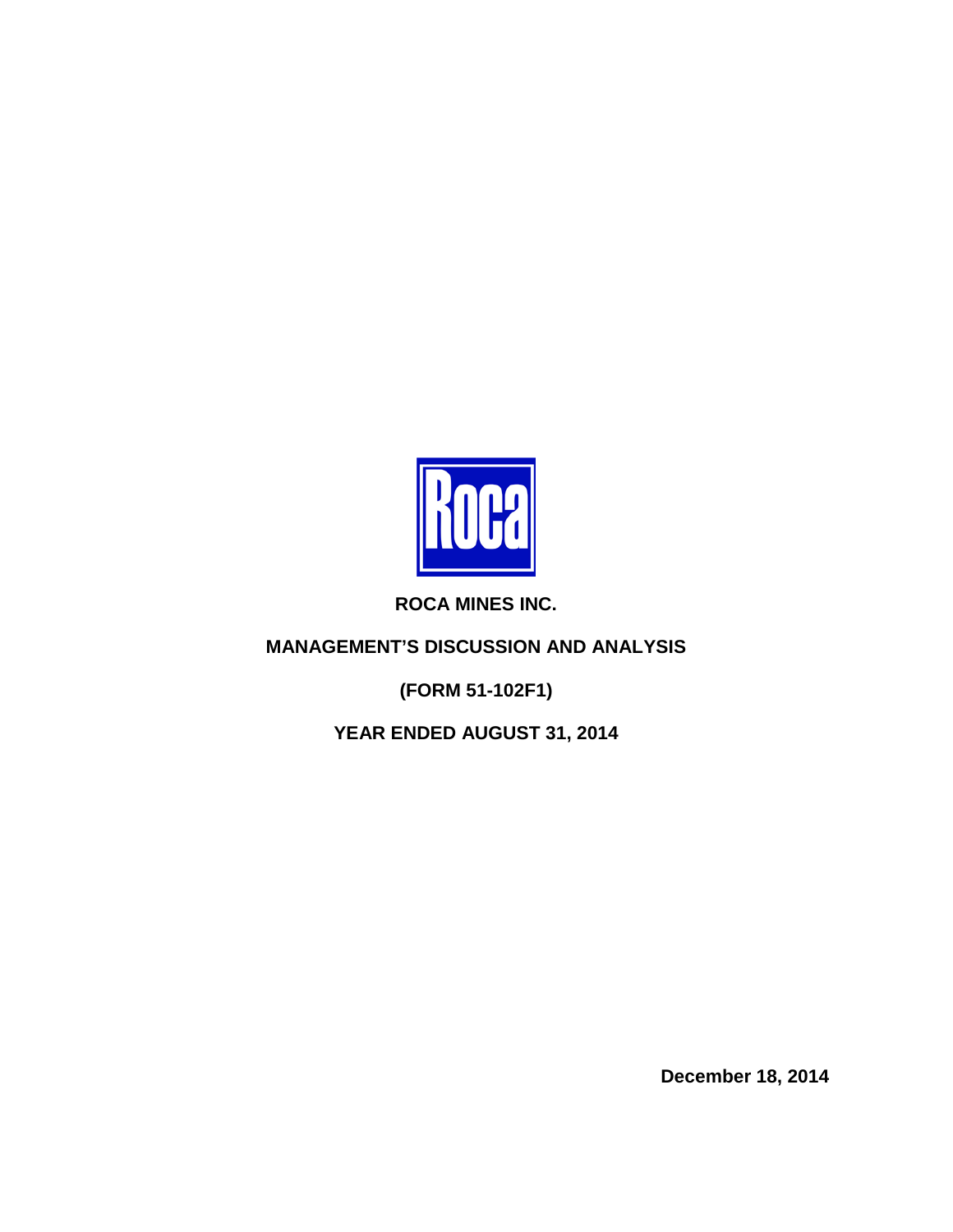

# **TABLE OF CONTENTS**

| Adoption of New or Revised IFRS Standards and IFRS Standards Not Yet Effective 6 |  |
|----------------------------------------------------------------------------------|--|
|                                                                                  |  |
|                                                                                  |  |
|                                                                                  |  |
|                                                                                  |  |
|                                                                                  |  |
|                                                                                  |  |
|                                                                                  |  |
|                                                                                  |  |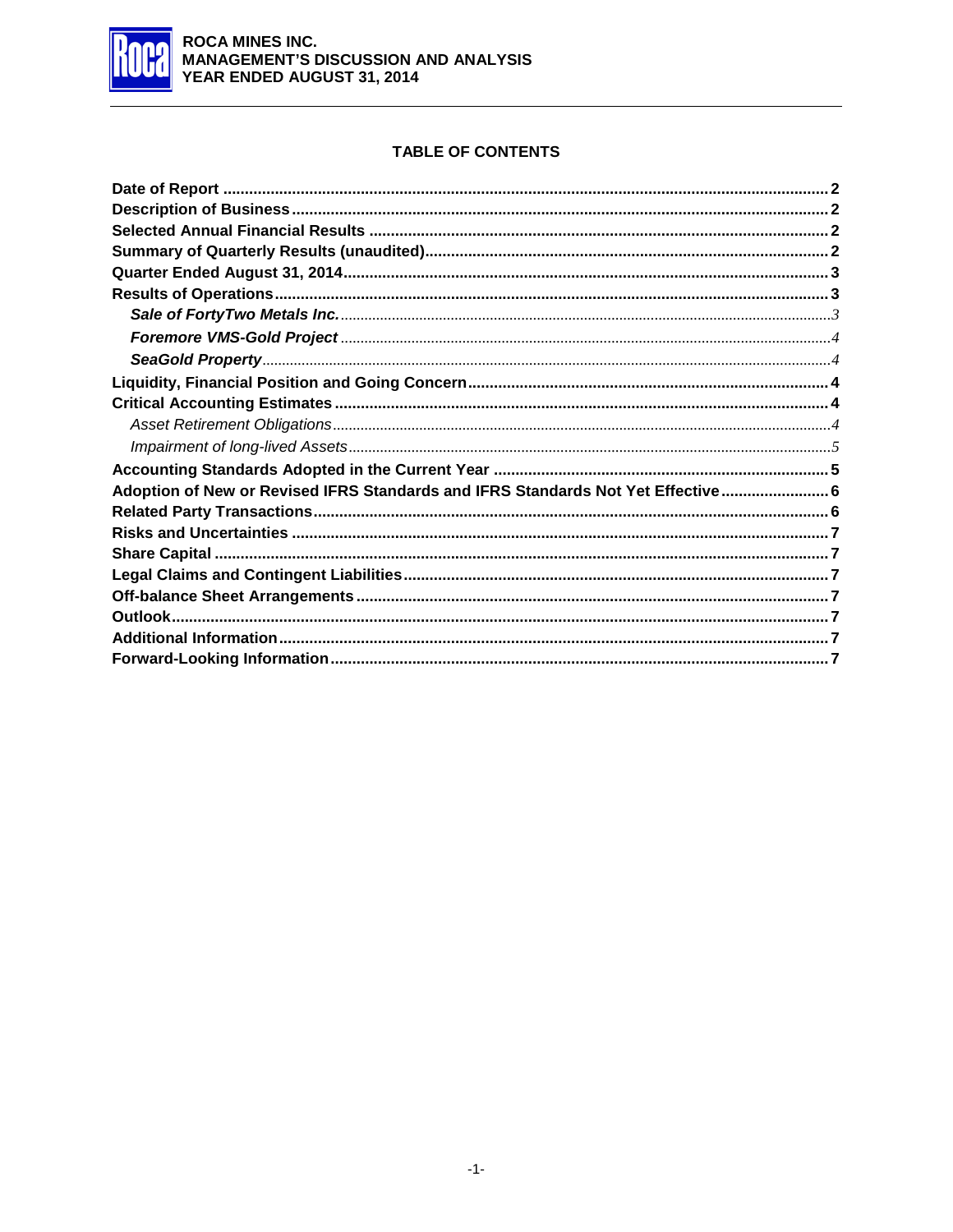

## <span id="page-2-0"></span>**Date of Report**

This Management Discussion and Analysis ("MD&A") should be read in conjunction with the consolidated financial statements and related notes thereto for the years ended August 31, 2014 and 2013 which have been prepared by management in accordance with International Financial Reporting Standards ("IFRS") unless otherwise noted. This MD&A is prepared as of December 18, 2014. Unless otherwise noted, amounts in the Company's financial statements and this MD&A are expressed in Canadian dollars.

### <span id="page-2-1"></span>**Description of Business**

Roca Mines Inc. (the "Company") engages principally in the exploration, development and mining of resource properties in North America. The Company's wholly-owned subsidiary, Minera ROK, S.A. de C.V. was established to hold the Company's potential property interests in Mexico. Minera ROK, S.A. de C.V. is currently inactive.

The Company's subsidiary, FortyTwo Metals Inc. ("FortyTwo"), holds title to the MAX molybdenum mine southeast of Revelstoke British Columbia, a former producer of molybdenite concentrates exported under the terms of an offtake agreement. Production at the MAX molybdenum mine is currently suspended because of lower than targeted head grades, lower commodity prices and higher overall operating costs.

During the first quarter ended November 30, 2013, the Company entered into an agreement with Discovery Ventures Inc. ("Discovery") whereby the Company granted an exclusive option to Discovery to acquire all of the issued and outstanding common shares of FortyTwo. The Company has now transferred a total 35% interest in the shares of FortyTwo to Discovery.

## <span id="page-2-2"></span>**Selected Annual Financial Results**

The information below has been extracted from the Company's annual audited consolidated financial statements.

| Years Ended          |   | <b>August 31, 2014</b> | August 31, 2013   | August 31, 2012       |
|----------------------|---|------------------------|-------------------|-----------------------|
| Total revenues       |   | Nil                    | \$<br>Nil         | \$<br>2,005,743       |
| Net loss             | S | (1,010,118)            | \$<br>(1,279,720) | \$<br>$(3,756,734)^1$ |
| Net loss per share   | S | (0.01)                 | \$<br>(0.01)      | \$<br>(0.03)          |
| Total assets         | S | 9,270,425              | \$<br>9,108,905   | \$<br>9,699,318       |
| Total long term debt | S | Nil                    | \$<br>Nil         | \$<br>Nil             |

Notes:

1) The loss for the year ended August 31, 2012 includes a write-down of \$423,263 in plant and equipment and an impairment charge of \$1,274,974 related to previously capitalized exploration and evaluation assets.

#### <span id="page-2-3"></span>**Summary of Quarterly Results (unaudited)**

The information below has been extracted from the Company's unaudited condensed interim quarterly financial statements prepared in accordance with IFRS.

|                             | Aug 31, 2014 | May 31, 2014 | Feb. 28, 2014 | Nov. 30, 2013 |
|-----------------------------|--------------|--------------|---------------|---------------|
| Revenues                    | Nil          | Nil          | Nil           | Nil           |
| Net income (loss)           | (2,658,869)  | 675,205      | 172,636       | 800,910       |
| Net income (loss) per share | (0.02)       | 0.01         | 0.01          | 0.01          |
| Total assets                | 9,270,425    | 9,423,691    | 9,362,324     | 9,297,674     |
| Total long term debt        | Nil          | Nil          | Nil           | Nil           |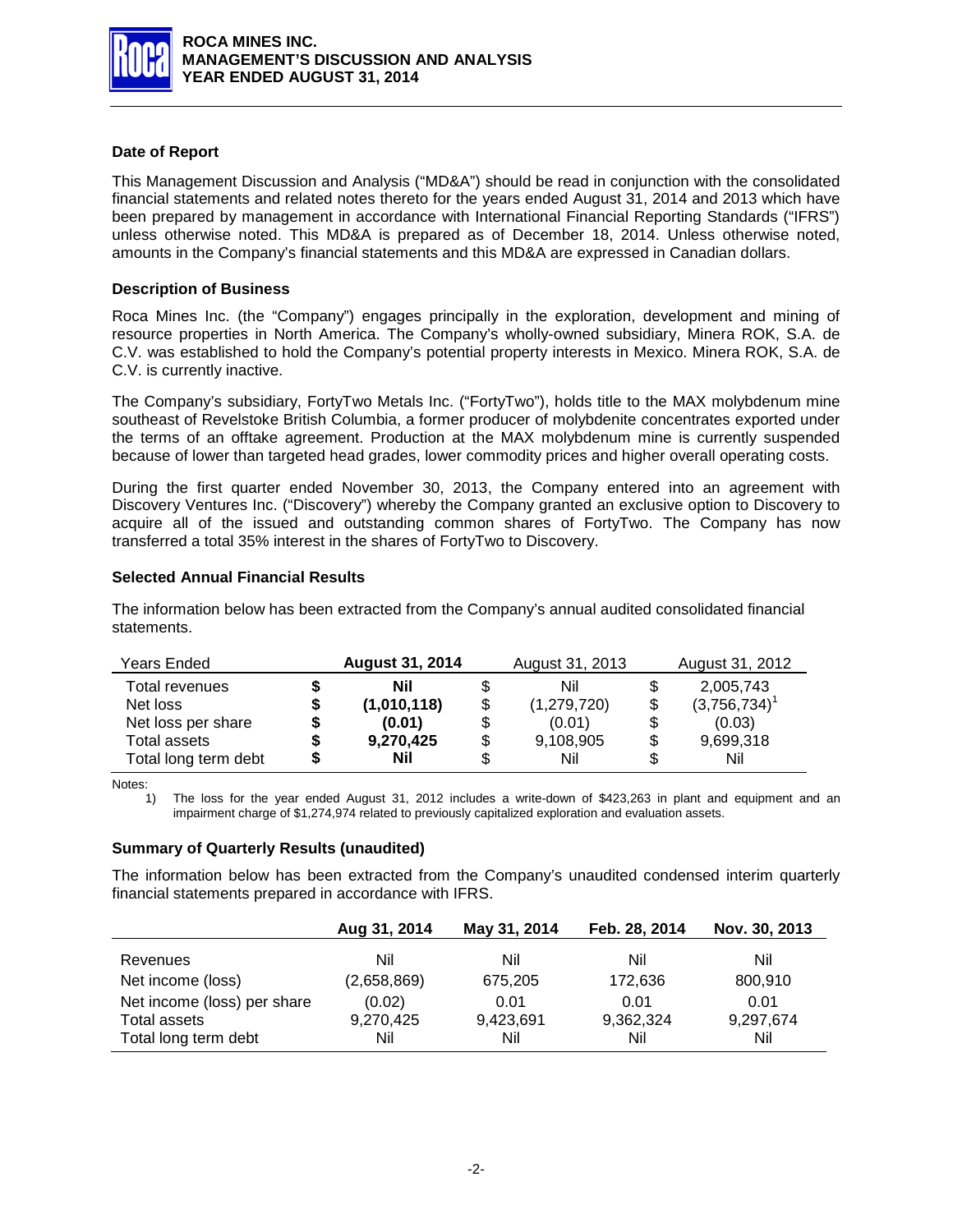

|                      | Aug. 31, 2013 | May 31, 2013 | Feb. 28, 2013 | Nov. 30, 2012 |
|----------------------|---------------|--------------|---------------|---------------|
|                      |               |              |               |               |
| Revenues             | Nil           | Nil          | Nil           | Nil           |
| Net loss             | (217, 495)    | (331, 205)   | (373, 889)    | (357, 131)    |
| Net loss per share   | (0.01)        | (0.01)       | (0.01)        | (0.01)        |
| Total assets         | 9,108,905     | 9,118,060    | 9,203,682     | 9,486,751     |
| Total long term debt | Nil           | Nil          | Nil           | Nil           |

## <span id="page-3-0"></span>**Quarter Ended August 31, 2014**

Market conditions continued to be very poor for junior exploration companies throughout the quarter and raising sufficient funds to enable the Company to advance its exploration projects has been extremely challenging. During the three months ended August 31, 2014, the Company recorded a net loss of \$2,658,869 compared to a net loss of \$217,495 in the fourth quarter of the prior fiscal year.

#### <span id="page-3-1"></span>**Results of Operations**

Poor financial conditions and commodity markets have made for a challenging environment for the Company in fiscal 2014 and 2013. The Company's sole producing mine, the MAX molybdenum mine is uneconomic at current price levels and the Company's performance has suffered as a result. During the year ended August 31, 2014, the recorded a net loss of \$1,010,118 compared to a net loss of \$1,279,720 for the year ended August 31, 2013. In the prior year, the Company recorded losses of \$120,085 on te disposal of certain equipment (versus a gain of \$64,011 in the current year) and higher general and administrative expenses at \$757,913 versus the current year's \$638,983. General and administrative expenses have decreased over 2013, reflecting the Company's continuing cost-cutting initiatives.

#### <span id="page-3-2"></span>*Sale of FortyTwo Metals Inc.*

The Company, through its subsidiary FortyTwo, previously held a 100% interest in the MAX molybdenum mine located approximately 60 kilometres southeast of Revelstoke, B.C. Given molybdenum oxide prices in the US\$14 range, lower than targeted head grades, the historically high Canadian dollar, labour and energy costs, the Company was forced to place the operation on care and maintenance in October 2011.

The Company entered into an agreement dated November 4, 2013 (the "Agreement") with Discovery whereby the Company granted an exclusive option to Discovery to acquire all of the issued and outstanding common shares of FortyTwo. A 16% interest was transferred to Discovery effective November 15, 2013, a 5% interest was transferred effective January 8, 2014, a 1% interest was transferred effective March 7, 2014 and a 13% interest was transferred effective April 1, 2014 for a total of 35% interest as of August 31, 2014.

Under the terms of the Agreement as amended, Discovery may exercise the option and acquire all of the shares of FortyTwo for total cash payments of \$5,050,000 and the issuance of 2,500,000 common shares of Discovery in accordance with the following schedule:

- \$50,000 paid to the Company as a non-refundable deposit (paid);
- \$750,000 paid to the Company on or prior to November 15, 2013 (paid);
- \$250,000 payable to the Company on or prior to January 8, 2014 (paid);
- \$50,000 payable to the Company on or prior to March 6, 2014 (paid);
- \$650,000 payable to the Company on or prior to March 24, 2014 (paid); and
- \$3.3 million payable to the Company and the issuance of 2.5 million shares of Discovery on or before April 5, 2014 (past due).

The majority of the purchase price will be used by the Company to maintain the MAX mine in good standing over the option period and to retire the secured and unsecured current liabilities of FortyTwo.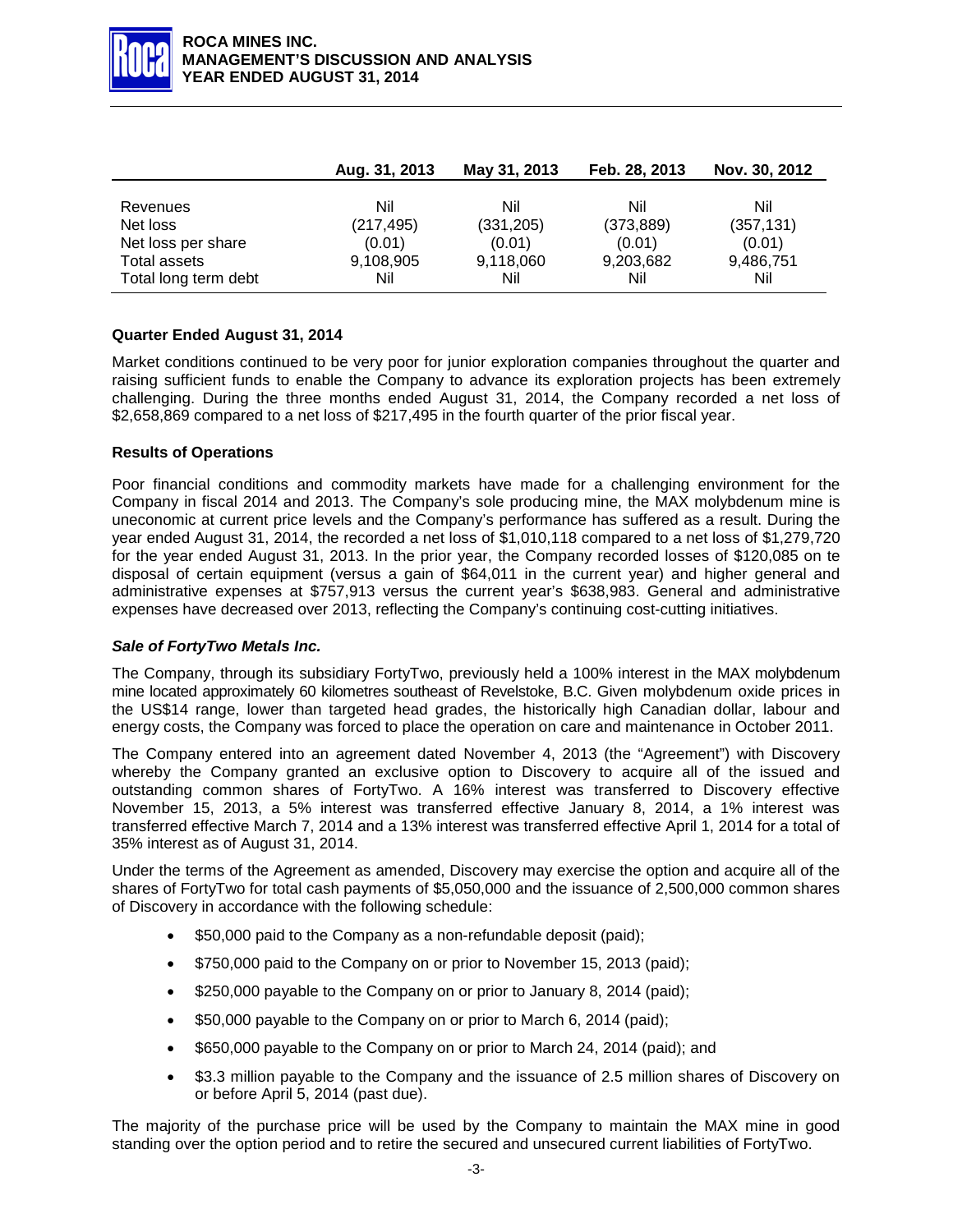

Subsequent to August 31, 2014, Discovery provided an additional \$150,000 to the Company to cover a portion of the Company's operating expenses.

#### <span id="page-4-0"></span>*Foremore VMS-Gold Project*

The Company holds a 100% interest in the Foremore VMS-Gold project situated in the "Golden Triangle" one of the most active mining and exploration areas in north-western British Columbia. The property comprises contiguous mineral claims totaling approximately 19,000 hectares in the Liard Mining Division. Significant operations in the area include Barrick Gold's legendary Eskay Creek Mine, Cominco's historic Snip Mine and NovaGold's and Teck Resource's Galore Creek Project. The Foremore project was explored by Cominco Limited between 1989 and 1996. The Company's exploration efforts at Foremore date back to the summer of 2002.

Capitalized acquisition and exploration expenditures on the Foremore Project to August 31, 2014 totalled \$6,925,805 (net of tax credits and adjustments).

## <span id="page-4-1"></span>*SeaGold Property*

The Company holds a 43% interest in the SeaGold Project, comprising 8 claim blocks of 4,000 hectares, centered on a number of gold and copper occurrences approximately 35 km north of Barrick Gold's Eskay Creek gold/silver mine in BC. The balance of the property interest is now held by Romios Gold Resources Inc. ("Romios"). Romios serves as the operator of a joint venture on the SeaGold project.

#### <span id="page-4-2"></span>**Liquidity, Financial Position and Going Concern**

The viability of the Company's future operations is dependent on future financing. The Company's consolidated financial statements have been prepared assuming the Company will continue on a goingconcern basis and be able to realize its assets and discharge its liabilities in the normal course of business for the foreseeable future. For the year ended August 31, 2014, the Company reported a loss of \$1,010,118 and an accumulated deficit of \$67,167,685 at that date. The Company had a working capital deficit of \$3,581,040 and cash and cash equivalents at August 31, 2014 amounted to \$65,849. These circumstances lend significant doubt as to the ability of the Company to continue as a going concern.

Exploration at the Company's Foremore project and SeaGold joint venture has been constrained by available funding and the MAX molybdenum mine has encountered operating difficulties and has been shut down over the past two years. Continuing operations as a going concern are dependent upon management's ability to raise adequate financing in the capital markets or by sale of assets (see *"Sale of FortyTwo Metals Inc.*" above). Although management has been successful in the past, there is no assurance that these initiatives will be successful in the future.

These financial statements do not reflect the adjustments to the carrying values of assets and liabilities and the reported expenses and balance sheet classifications that would be necessary were the going concern assumption inappropriate, and these adjustments could be material.

#### <span id="page-4-3"></span>**Critical Accounting Estimates**

The Company's accounting policies are described in Note 3 to the Company's annual consolidated financial statements. The preparation of these financial statements in conformity with IFRS requires management of the Company to make estimates and assumptions that affect the reported amounts of assets and liabilities at the date of the financial statements and the reported amounts of expenses during the reporting period. These estimates are based on past experience, industry trends and known commitments and events. By their nature, these estimates are subject to measurement uncertainty and the effects on the financial statements of changes in such estimates in future periods could be significant. The estimates made in applying the policies below can be uncertain and a change in these estimates could materially impact the financial statements.

### <span id="page-4-4"></span>*Asset Retirement Obligations*

The Company's mining and exploration activities are subject to various laws and regulations governing the protection of the environment. Significant judgments and estimates are made when estimating the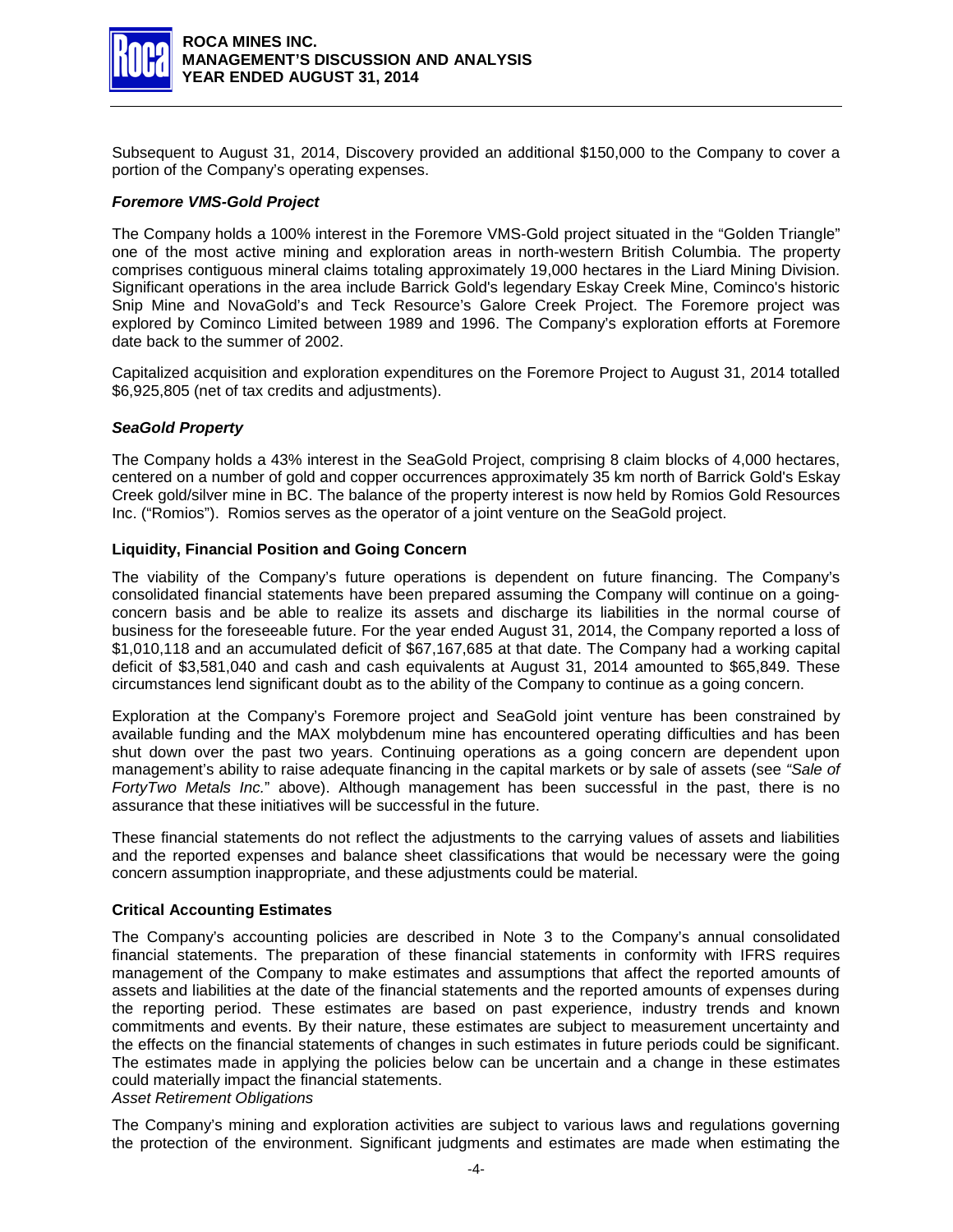

nature and costs associated with asset retirement provisions. When considering the effect of the extended time period over which costs are expected to be incurred, combined with the estimated discount rate and inflation factors, the recorded value of the restoration provisions could materially change from period to period due to changes in the underlying assumptions.

#### <span id="page-5-0"></span>*Impairment of long-lived Assets*

Carrying values of non-producing mining properties and the property, plant and equipment associated with those exploration and evaluation assets are reviewed for impairment when facts and circumstances suggest that the carrying amount exceeds the recoverable amount. If the property is assessed to be impaired, it is written down to its estimated recoverable amount. Significant judgments and estimates are made when estimating this net recoverable value. Therefore the recorded value of exploration and evaluation assets could materially change from period to period due to changes in estimates.

#### <span id="page-5-1"></span>**Accounting Standards Adopted in the Current Year**

The following new accounting standards, amendments and interpretations were adopted by the Company as of September 1, 2013. The Company has adopted these new and amended standards without any significant effect on the financial statements.

#### *(i) IFRS 10 Consolidated Financial Statements ("IFRS 10")*

IFRS 10, consolidation requires an entity to consolidate an investee when it is exposed, or has rights, to variable returns from its involvement with the investee and has the ability to affect those returns through its power over the investee. Under previous IFRS, consolidation was required when an entity had the power to govern the financial and operating policies of an entity so as to obtain benefits from its activities. IFRS 10 replaces SIC-12 Consolidation – Special Purpose Entities and parts of IAS 27 Consolidated and Separate Financial Statements.

#### *(ii) IFRS 11 Joint Arrangements ("IFRS 11")*

IFRS 11, Joint Arrangements, requires a venturer to classify its interest in a joint arrangement as a joint venture or joint operation. Joint ventures will be accounted for using the equity method of accounting whereas for a joint operation the venturer will recognize its share of the assets, liabilities, revenue and expenses of the joint operation. Under previous IFRS, entities had the choice to proportionately consolidate or equity account for interests in joint ventures. IFRS 11 supersedes IAS 31, Interests in Joint Ventures, and SIC-13, Jointly Controlled Entities—Nonmonetary Contributions by Venturers.

#### *(iii)IFRS 12 Disclosure of Interests in Other Entities ("IFRS 12")*

IFRS 12 Disclosures of Interests in Other Entities establishes disclosure requirements for interests in other entities, such as subsidiaries, joint arrangements and associates. The standard carried forward existing disclosures and also introduced significant additional disclosure that address the nature of, and risks associated with, an entity's interests in other entities.

#### *(iv)IFRS 13 Fair Value Measurement ("IFRS 13")*

IFRS 13 Fair Value Measurement is a comprehensive standard for fair value measurement and disclosure for use across all IFRS standards. The new standard clarifies that fair value is the price that would be received to sell an asset, or paid to transfer a liability in an orderly transaction between market participants, at the measurement date. Under previous IFRS, guidance on measuring and disclosing fair value was dispersed among the specific standards requiring fair value measurements and did not always reflect a clear measurement basis or consistent disclosures.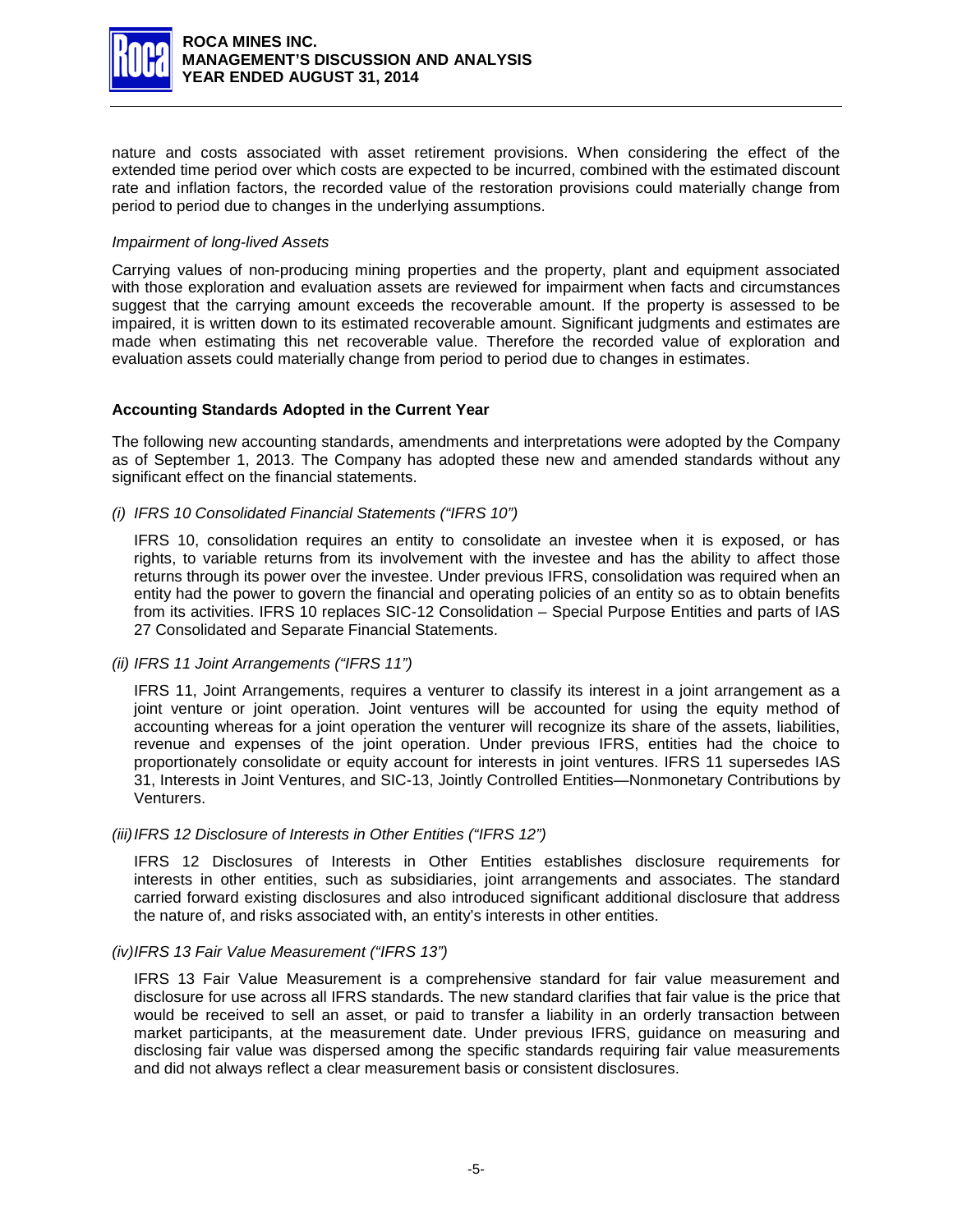

### <span id="page-6-0"></span>**Adoption of New or Revised IFRS Standards and IFRS Standards Not Yet Effective**

Certain new standards, interpretations, amendments and improvements to existing standards were issued by the International Accounting Standards Board ("IASB") or International Financial Reporting Interpretations Committee ("IFRIC"). The Standards impacted that are applicable to the Company are as follows:

### *(a) IFRS 9 Financial Instruments ("IFRS 9")*

IFRS 9 introduces the new requirements for the classification, measurement and derecognition of financial assets and financial liabilities. Specifically, IFRS 9 requires all recognized financial assets that are within the scope of IAS 39 Financial Instruments: Recognition and Measurement to be subsequently measured at amortized cost or fair value. IFRS 9 is effective for annual periods beginning on or after January 1, 2018, with earlier application permitted. The Company is currently evaluating the impact of this new standard on the Company's financial assets and financial liabilities.

#### *(b) IAS 36 Impairment of Assets ("IAS 36")*

In May 2013, the IASB issued limited scope amendments to IAS 36 which is applicable on a retrospective basis for years beginning on or after January 1, 2014 with optional early adoption permitted. The effect of these amendments includes the following:

- Removal of the requirement introduced as a consequential amendment of issuance of IFRS 13 to disclose recoverable amount when a CGU contains goodwill or indefinite lived intangible assets but there has been no impairment;
- Require disclosure of the recoverable amount of an asset or CGU when an impairment loss has been recognized or reversed; and
- Require detailed disclosure of how the fair value less cost to dispose has been measured when an impairment loss has been recognized or reversed, including the level of the fair value hierarchy for which the fair value measurement is categorized. The adoption of these amendments is not expected to have a significant impact on the consolidated financial statements.
- *(c) Other amendments*

In addition, there have been amendments to existing standards, including IAS 27, Separate Financial Statements, and IAS 28, Investments in Associates and Joint Ventures. IAS 27 addresses accounting for subsidiaries, jointly controlled entities and associates in non-consolidated financial statements. IAS 28 has been amended to include joint ventures in its scope and to address the changes in IFRS 10  $-$ 13. Adoption of these standards is not expected to have a significant impact on the consolidated financial statements.

#### <span id="page-6-1"></span>**Related Party Transactions**

During the year ended August 31, 2014, the Company recorded rent and office expense recoveries totalling \$82,914 (2013 - \$42,071) by companies with common management. At August 31, 2014, there was \$56,902 (2013 - \$Nil) owing from these related parties.

During the year ended August 31, 2012, Directors of the Company provided various short–term, noninterest bearing loans without fixed repayment terms to the Company which at August 31, 2014 stood at \$175,000 (2013 - \$252,500).

At August 31, 2014, current liabilities include \$997,809 (2013 - \$1,021,332) payable to Directors of the Company. These liabilities are non-interest bearing, and without specific repayment terms.

Key management includes the Chief Executive Officer, Chief Financial Officer and members of the Company's Board of Directors. Other than as disclosed above, compensation accrued to key management for services during the years ended August 31, 2014 and 2013 is as follows: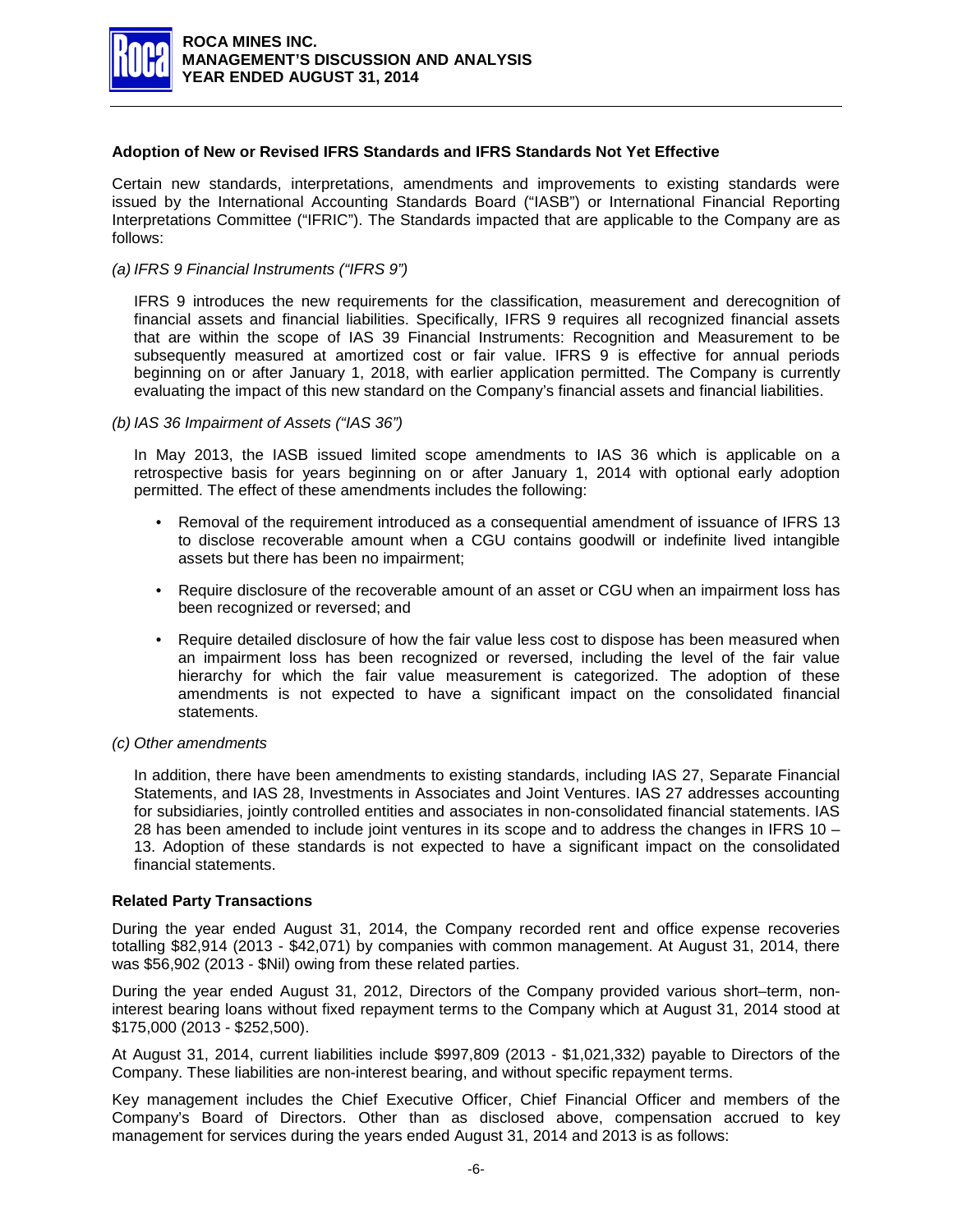

|                       | 2014    | 2012    |
|-----------------------|---------|---------|
| Salaries and benefits | 213.535 | 316.819 |
|                       | 213.535 | 316.819 |

<span id="page-7-0"></span>These transactions were incurred in the ordinary course of business (except as to the short-term loans).

## **Risks and Uncertainties**

The Company's financial success will be dependent upon the extent to which it can discover mineralization or acquire mineral properties and the economic viability of developing its properties. The Company competes with many companies possessing greater financial resources and technical facilities than itself. The market price of minerals and/or metals is volatile and cannot be controlled. There is no assurance that the Company's mineral exploration activities will be successful. The exploration and development of mineral resources involves many risks in which even a combination of experience, knowledge and careful evaluation may not be able to overcome. All of the Company's short to medium term operating and exploration cash flow must be derived from the sale of assets or external sources of financing. Actual funding may vary from what is planned due to a number of factors including commodity prices, and the progress of exploration on its current properties. Should changes in commodity and equity market conditions prevent the Company from obtaining additional financing through the sale of its subsidiary interest or otherwise, the Company will need to review its exploration plans to prioritize project expenditures based on funding availability.

## <span id="page-7-1"></span>**Share Capital**

At the date of this report there were 123,864,898 common shares outstanding and no securities convertible into common shares.

#### <span id="page-7-2"></span>**Legal Claims and Contingent Liabilities**

At August 31, 2014, there were no material legal claims or contingent liabilities outstanding that have not been fully accrued.

#### <span id="page-7-3"></span>**Off-balance Sheet Arrangements**

The Company has no off-balance sheet arrangements.

#### <span id="page-7-4"></span>**Outlook**

Uncertainty in the global financial markets has seriously eroded the supply of financing for new mine development, and management believes that this may ultimately lead to positive changes in commodity prices in the future. It is therefore management's goal to complete the sale of its remaining interest in FortyTwo, and continue to finance and explore its various property interests and evaluate new project opportunities.

#### <span id="page-7-5"></span>**Additional Information**

Additional information is available for viewing at the Company's website [www.rocamines.com](http://www.rocamines.com/) or on the SEDAR website [www.sedar.com.](http://www.sedar.com/)

#### <span id="page-7-6"></span>**Forward-Looking Information**

This management discussion and analysis contains certain forward-looking statements and information relating to the Company that are based on the beliefs of its management as well as assumptions made by and information currently available to the Company. When used in this document, the words "anticipate", "believe", "estimate", "expect" and similar expressions, as they relate to the Company or its management, are intended to identify forward-looking statements. This MD&A contains forward-looking statements relating to, amongst other things, regulatory compliance, the sufficiency of current working capital, the estimated cost and availability of funding for the continued exploration of the Company's properties. Such